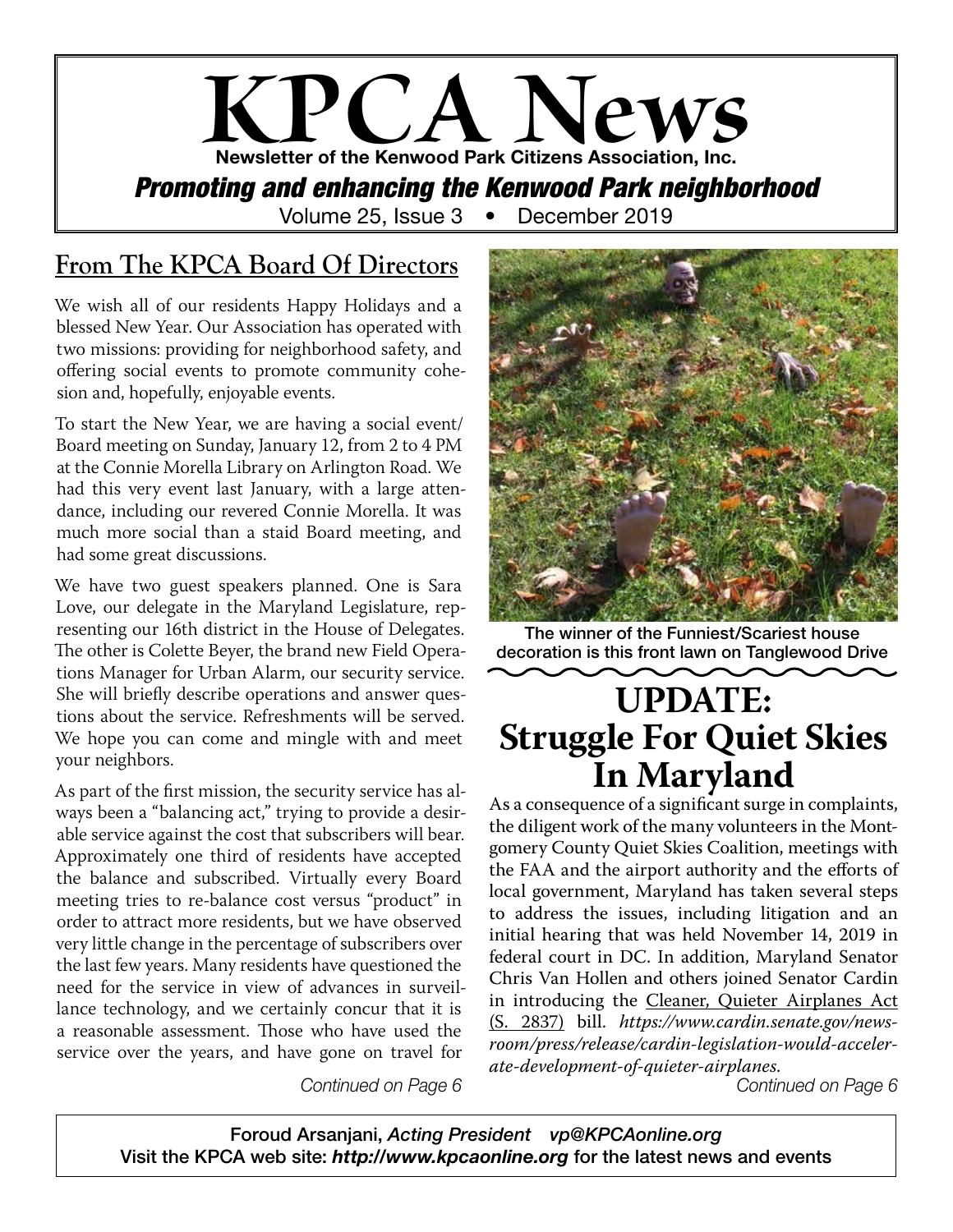# UPDATE ON THE LIST SERVE

Thank you to all who tried to join our KPCA list serve on our web site, kpcaonline.org. Unfortunately, we didn't realize that the software program we were using had a limit of only 50 entries, so most of you were bounced back. We are rectifying this problem by contracting with a new list serve and web services provider. As soon as we have this set up, we will let you know via the current privately held Kenwood Park list serve, *kenwoodpark@groups.io* (which replaced the Yahoo group), as well as this newsletter. We will also update our web site with the information, so stay tuned.

# Message from the Garden Club

#### by Sinaly Roy

This Fall, KPCA worked with Montgomery County to arrange for a group of street trees to be planted in the spring for KPCA residents. Street trees provide shade, cool the surrounding area, and absorb carbon dioxide (not to mention the charm and beauty that add value and appeal to our neighborhood).

Many of the cherry trees that line our streets are reaching the end of their life. If you have a dying tree on your property, you can contact Montgomery County directly at (240)777-0311 to have it removed, for free, or go to their website at https://www.montgomerycountymd.gov/ DOT-Highway/Tree/TreeRemove.html.

You can also individually request a free street tree to be planted in the right way at https://www. montgomerycountymd.gov/DOT-Highway/Tree/ TreePlant.html

Garden Club plans for this spring will include our traditional Plant Swap. We will also be looking for volunteers and plant donations to continue to beautify the traffic circle at Lenox and Millwood.

Please contact : Sinaly Roy at *garden@kpcaonline.org*, if you have any suggestions or project ideas.

### xxxxxxxxxxxx **We Can Help You Shine!**

**XXXXXXXXXXXXXXXXXXXXXXXXXXXXXXX** As the days get shorter, our streets get darker sooner, yet speeding cars won't slow down!



To help keep you safe we are asking all our walkers, runners and pet walkers to wear reflective vests to help drivers see you in the dark. Please make sure you have your reflective item on when you  $\{$ walk your dog or go for a walk. Every year we have discussed this in our community meet-

ings. This year we are offering to help you buy one.

Here is a link from Amazon where you can buy your vest for as low as \$1.99:

Hosaire Reflective Vest for Running Cycling Jogging Motorcycle Dog Walking High Visibility Safety Gear for Men and Women Yellow:

https://w w w.amazon.com/dp/B074K322J3/ ref=cm\_sw\_r\_cp\_api\_i\_cDW7Db3QJNAEG

If you don't have access to the internet, KP Kennel Club can order it for you for the same price. Please email us at KP Kennel Club at *kpkennel@ kpcaonline.org.*



Book  $\hat{C}$ lub

The Kenwood Park Book

Club will meet again shortly. For information please contact Sandy Gust at *sjgust@uwalumni.com*.

### Acknowledgments

The Editor wishes to thank the contributors to this issue and Ken Chaletzky of Copy General for his contribution to the preparation of the issue. Thanks go also to Hannah Elson for valuable suggestions and editing skills.

Edward Elson *news@kpcaonline.org*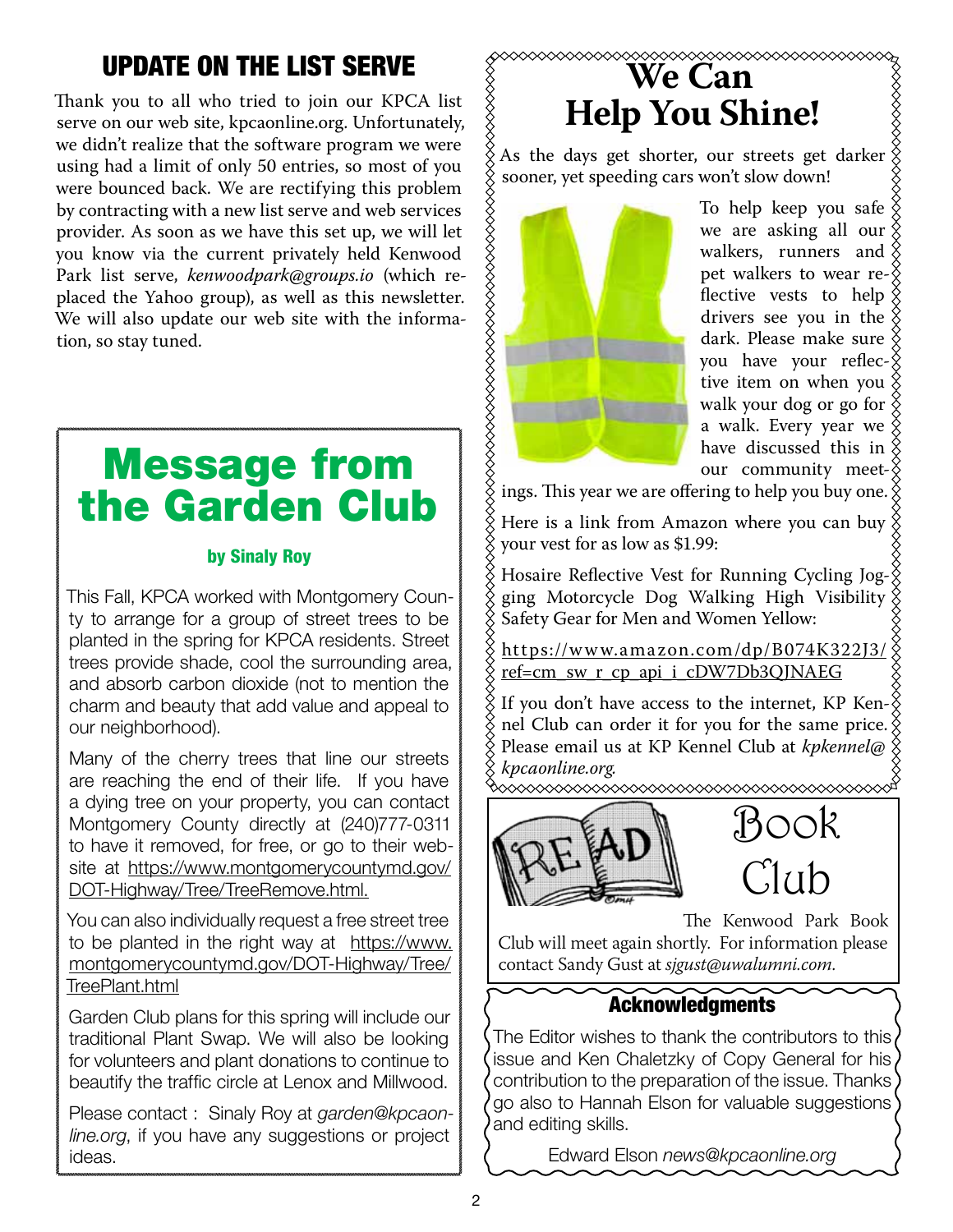# GOINGS ON IN OUR COMMUNITY

#### **contributed by Jo Ann Harrison**

#### Greening Kenwood Park

KPCA encourages residents to support the county's Tree Cover initiative by replacing dead trees in Kenwood Park. See garden club chair Sinaly Roy's article in this issue for more information.

KPCA also supports Montgomery County's new pesticide law. The Board urges residents to use only products certified for organic gardening on lawns and playgrounds to protect the residents' health. For more information see: MontgomeryCountyMD.gov/Lawns

#### Gas Repairs in Kenwood Park

Washington Gas has completed all its main installation and service connections in Kenwood Park. The process of disconnecting the old main will resume shortly after the first of the year, weather permitting; the paving will follow. Unfortunately, it's hard to provide a timeline for the paving restoration this time of year.

# Fatal Traffic Accident in Kenwood Park

Many of you have by now heard about the horrific accident that occurred in Kenwood Park on Thursday, December 12th. A 9-year-old girl was struck by a school bus near the intersection of Tanglewood Drive and Millwood Road. She has not been identified publicly by police, so we will respect the family's privacy. She was a fourth-grade student at Bradley Hills Elementary School. Police received the initial call for the crash at 3:49 p.m. after the bus driver called 911. According to the Washington Post, the bus video camera showed that the girl, who had been let off with other students, walked back to the bus as it was pulling away, and somehow got tangled in the side door. She died of her injuries at the hospital later that night.

We as a community are grieving and devastated. The KPCA board and our community stand ready to help in any way we can. Neighbors who know the family were asked by the girl's cousin to send sympathy cards, not phone calls, and some are providing meals. The care and concern expressed by the community is sincerely appreciated by the family.

#### MCPS Districtwide Boundary Analysis

The MCPS Districtwide Boundary Analysis is an initiative designed to provide a comprehensive assessment of Montgomery County Public School boundaries. As part of this assessment, a series of regional public meetings will be held in six locations around the county in December and January. All residents of Montgomery County are invited to attend to learn more about the Boundary Analysis process and give feedback. The dates and locations of the meetings are as follows: December 4 at Gaithersburg High School, December 11 at Julius West Middle School, December 14 at White Oak Middle Oak, January 7 at Walter Johnson High School, January 11 at Montgomery Blair High School, and January 14 at Northwest High School.

# **The Year in Crime**

2019 saw a few crimes in Kenwood Park, but fewer than in nearby neighborhoods. We had one burglary/ breaking and entering incident on Whittier Blvd, in October. We had several thefts from parked cars around the neighborhood. Theft from cars accounts for a third of all the larcenies in the county. We had a few other incidents the police labeled larcenies, and crime against property, and one postal larceny. We are not counting all the crimes in the high school. Be sure to lock your car door or your garage door, and support our security patrol so we can have more patrol hours.



Adults had fun at the Fall Festival, too!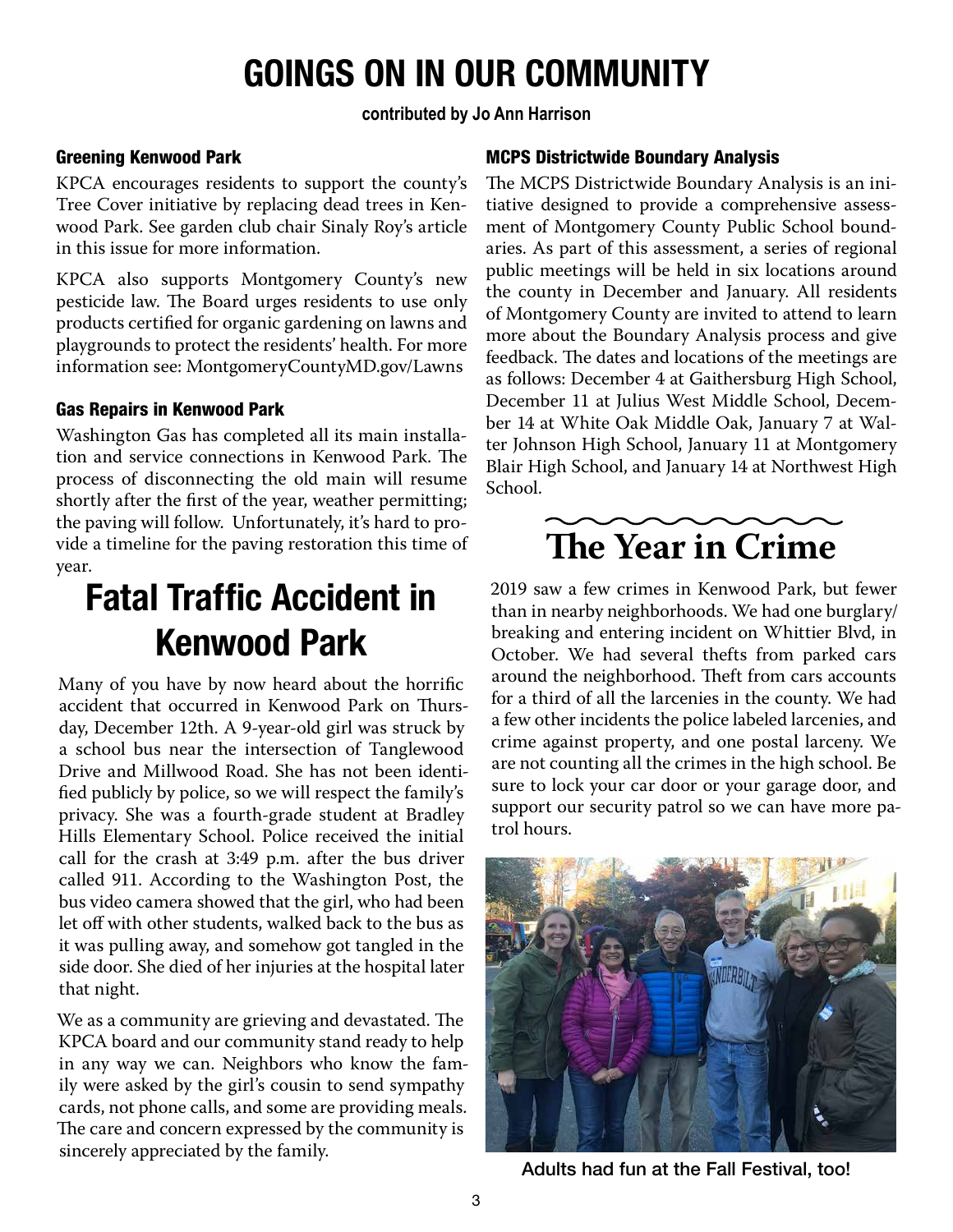## *The Real Estate World* **Change Is In The Wind**

In case you haven't been following the local news, the Board of Education for Montgomery County has undertaken a countywide school boundary analysis. This study will not require changes but will analyze issues such as demographics, travel time, and overcrowding. It has been decades since an analysis has been undertaken and the county has seen exponential growth. Although not recommending or requiring changes, many see this as a first step toward school redistricting. In an attempt to equalize demographics, including socioeconomic, bussing has been discussed as a possible option.

Of course, this entire issue has led to some heated exchanges and discussions, cries of elitism and racism. Frequently the topic of home values comes up, particularly when people think about not having neighborhood schools. In Kenwood Park many and maybe most of the residents have considered the school district one of the key factors in why they selected the homes they live in. The reputation of the schools and the "walkability" to Pyle and Whitman have been crucial for some. It has prompted them to pay more for a home here than for a similar one in another school district.

Fear of declining home values, when verbalized, have led to comments about privilege and status. Now there is talk of forbidding Realtors from mentioning/advertising which school district coincides with each listing. Many Realtors are already voluntarily not including this information in marketing materials, with an eye towards preventing a charge of misrepresentation should boundaries change. Buyers can always access the school boundary site for that information. There have been some heated public

### Bridge Club

The Kenwood Park Bridge Club meets on week- $\frac{\times}{2}$ day mornings or afternoons in neighbors' homes.  $\hat{\chi}$ We are looking for more singles and couples interested in playing at the intermediate level.  $\zeta$ Please join us! If you are interested in learning more, call Christina Lobo (301) 229-3490 or Gloria Fitchett (301) 229-8480, or *dfitchett@ msn.com.*

hearings on this issue already and three additional hearings are scheduled: January 7 at 7 pm at Walter Johnson High, January 11 at 10 at Montgomery Blair High and January 14 at 7 pm at Northwest High. It's hard to imagine that this study was undertaken with no thought to changing the boundaries. The questions will be what will be proposed, is there any way to have input and what will the consequences be for our children and for us.

On a related note, about thirty or so years ago it was proposed that many of the children in Kenwood Park be reassigned to BCC for high school. After a huge outcry, those proposals were never adopted. So perhaps there is hope that the populace can influence the ultimate decisions so that they are fair for all.

Let's talk Kenwood Park: Since the last newsletter in September, four homes have sold and three are currently active. The sold homes were all older construction, from \$800,000 to \$1,290,000. The two of the active properties are new construction at \$2,135,000 and \$2,197,000. The other was built in 2003 at 5800 Midhill for \$4,000,000. There are currently two homes for rent at \$3890 and \$4500 and three have rented for \$3500-\$4100.

I wish you all a healthy, peaceful and meaningful holiday season and much joy in the new year.

### *contributed by Linda Chaletzky lchaletzky@eversco.com*

\*Statistics are taken from the Metropolitan Regional Information System for three areas: Washington, D.C., Montgomery County, Maryland, and Fairfax County, Arlington, Alexandria, and Falls Church in Virginia.



.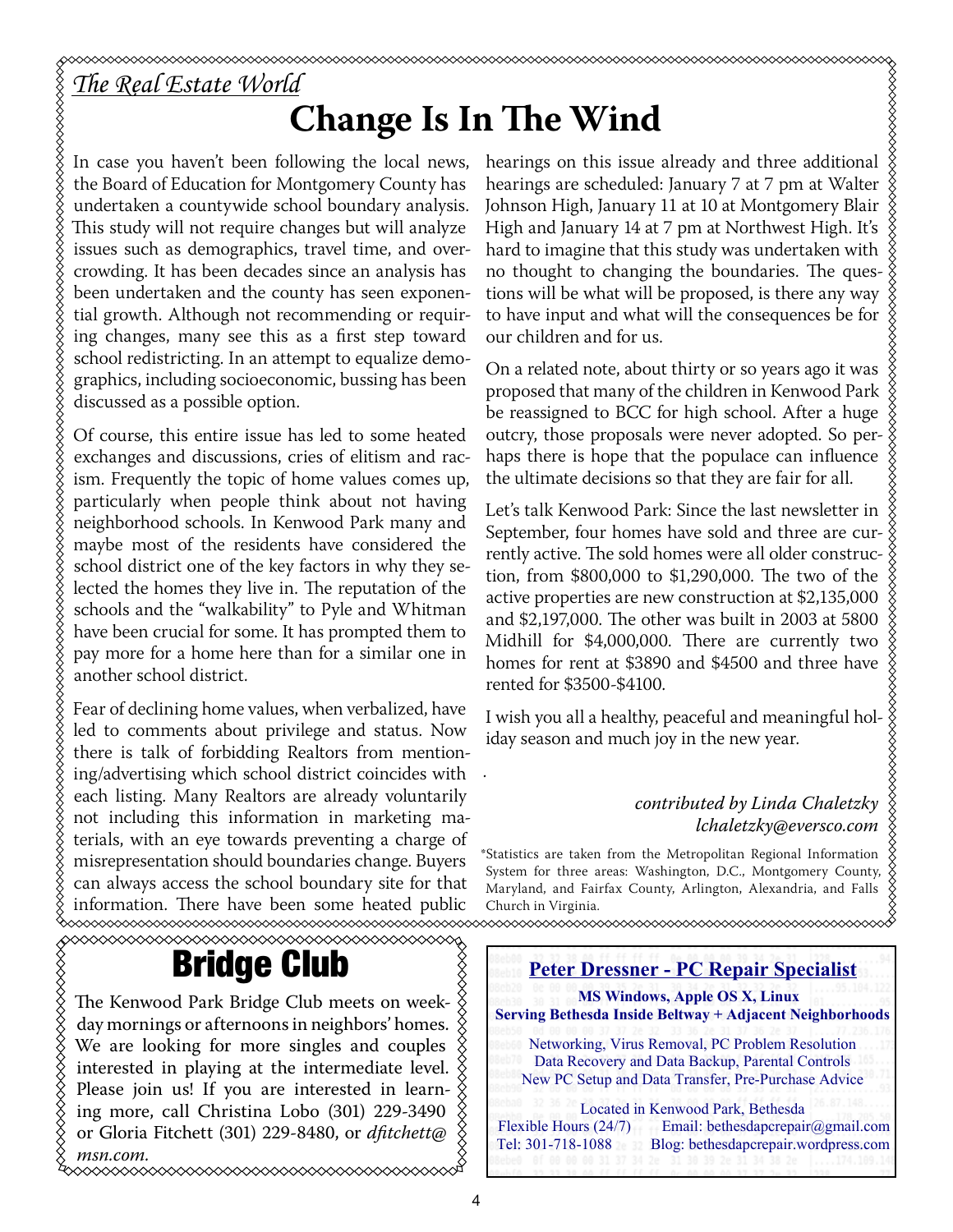# NOTES FROM THE KENNEL CLUB

Picking up after you dog is not only a courtesy, it can help protect the environment and more importantly it's a law in Montgomery county MD (with a fine). Please be a good neighbor and make your dog proud of having responsible owners  $\odot$  while on walks.

- Please Carry disposable bags and pick up after your pet when out on walks. If you hire a dog walker to walk your dog, please make sure they too pick up after your pet when out on their daily walk.
- Properly dispose of pet waste by bagging the waste and deposit it in your trash can (not a neighbor's can). Some neighborhoods have pet waste receptacles provided by the county, and we are looking into those.
- If walking your dog in the woods, please also be responsible and pick up after your pet. The toxins in the waste can seep into the aquifers. When you pick up after your dog while walking in the woods, please do not toss bagged poop into the woods.



- Please do not throw bagged pet waste in storm drains, toss it in the woods or leave it on the ground.
- Tip: Reuse bags that would have ended in the trash for your pet waste. Ask your coworkers/ neighbors/friends to collect plastic bags from bread, newspaper, bagel, or produce for you. Not only will you be reusing bags, you are also saving money by not having to buy pet waste bags or paying the 5 cent fee for bags at grocery stores.

# PLUMBING PROBLEMS

Kenwood Park has many homes over 50 years old. Old pipes are narrowed by deposits and easily blocked, causing backups and overflows. Cleaning or replacing carpeting, wallboards, and flooring can be costly. Simple, common sense guidelines can keep plumbing costs down.

Flush only toilet tissue – no sanitary or baby wipes. So-called "flushable" wipes will clog drains. If you have an older toilet, hold down the lever until all the water has flowed out of the bowl.

Prevent kitchen pipe clogs. Discard oil and grease into the trash, not down the sink. Use a sink strainer to prevent food waste from going down the drain. Periodically pour a half cup of liquid Dawn dish soap followed by a pot of boiling water down the drain. Harsh chemical liquid drain cleaners are frowned upon because of the damage they can do to pipes and joints.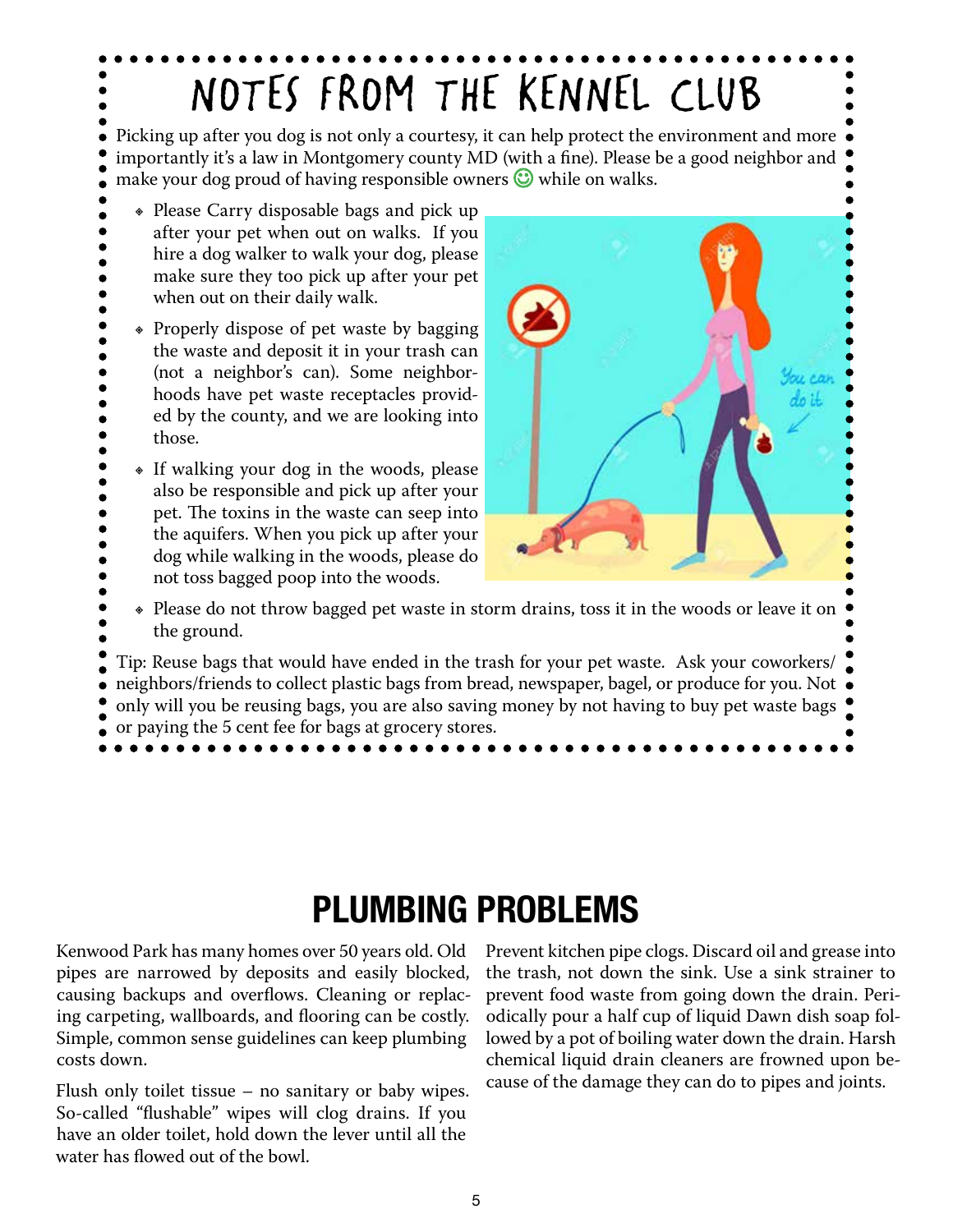#### Message from the Board–*Continued from Page 1*

periods of time, have been pleased with the checking by officers and reporting in real time to residents away who have requested the surveillance. As with everything, it comes down to a personal judgment of cost versus benefit.

An occasional complaint is that one doesn't see the officers. With present constraints and limited subscribership, the officers are present only several hours a day. The times are randomly changed from day to day, with surveillance runs in the morning or afternoon or middle of the night to prevent any "gaming" of the system by erstwhile efforts to victimize the neighborhood.

The second mission, to provide social events, has reflected itself in promoting and publicizing the Garden Club, the Book Club, the Bridge Club, and the Kennel Club. Garden Club and Kennel Club members have published informative commentaries in the Newsletter. The Garden Club, in particular, has made our residents aware of services provided by the county concerning our population of dying cherry trees. That species of tree has been a source of pride and pleasure for many residents.

In addition to such "adult" concerns, we have had events directed at our children, including the 4th of July parade with a fire truck, and the October Halloween/Fall festival, held on a neighborhood street. We have co-sponsored other get-togethers including a back-to-school ice cream social, and "Front yard Fridays."

Yet another mission is to represent our residents on civic issues, such as concerns about traffic, speed bumps, efforts to fix the view obstruction when driving from Millwood onto Goldsboro, air plane noise (more about that in this issue), and monitoring of crime in the general area. We attend all meetings of the Bethesda District Police Commander, which allow citizen input and keep us apprised of patterns of crime. Any resident can use the KPCA "clout" to pursue issues with the county.

Again, we hope you will join us at the Connie Morella library on Sunday, January 12.

#### Quiet Skies–*Continued from Page 1*

For additional perspective on the plane noise and flight path disruption facing communities, please see the NY times article "GPS for Air Travel Came With Big Downsides: Noise, Then Lawsuits" *https:// www.nytimes.com/2019/11/18/business/planesnoise-flight-paths.html*. Please consider attending the meetings of the coalition and provide any support. *www.MoCoQuietSkies.org.*

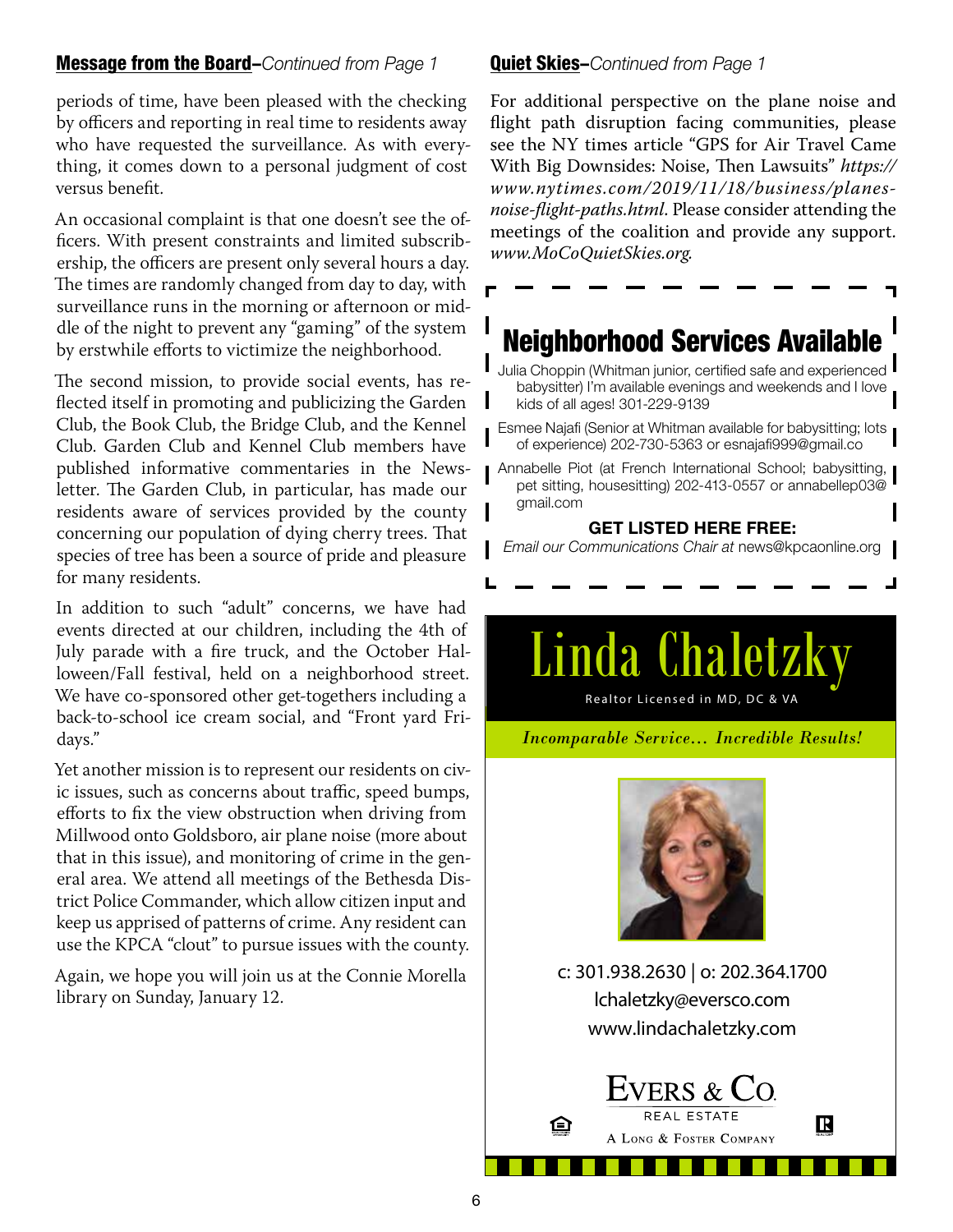

### NEIGHBORHOOD FALL FESTIVAL WAS GREAT FUN!

Our fourth annual Fall Festival, held on October 20, 2019, was again loads of fun. The children focused on the moon bounce, a sack race, and the costume parade, while the parents enjoyed the camaraderie of their neighbors and the warmth of a fire pit set up in a driveway by one thoughtful resident. There was a fresh popcorn machine, and freshly grilled hot dogs, hot cider, and pizza, with vegetarian options too. Many thanks to Elizabeth Haile for setting this up so beautifully for us, as she always has. Once again, thank you to Linda Chaletzky for sponsoring this neighborhood event.

Best Costume Winners: Laura Hempel (judge), Meena Seshamani (criminal), Ambika Seshamani Mullaney (little cop), Arjun Seshamani Mullaney (bigger cop)



Some participants at the KPCA Halloween/Fall Festival